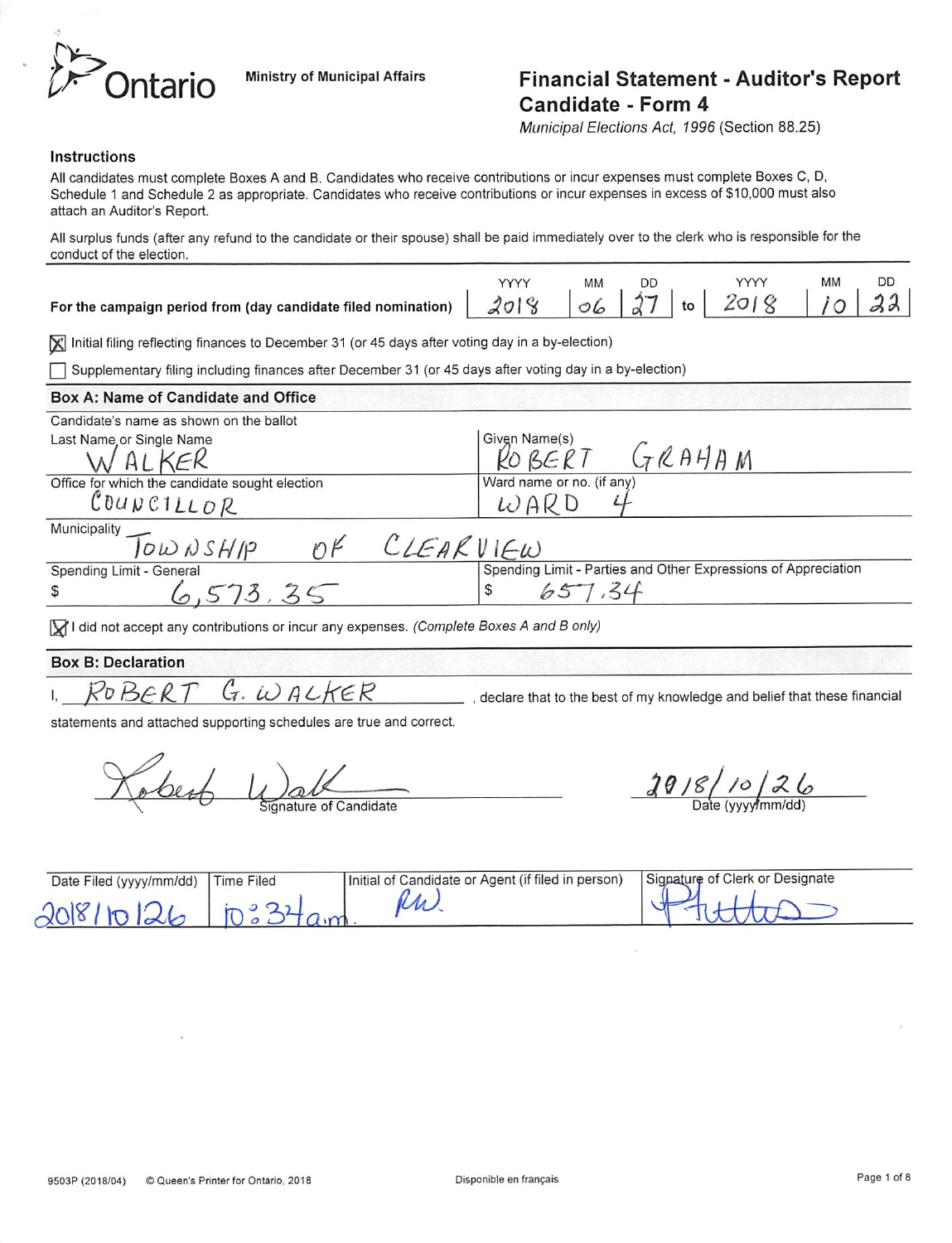| <b>Box C: Statement of Campaign Income and Expenses</b>                                                                      |                                      |                |
|------------------------------------------------------------------------------------------------------------------------------|--------------------------------------|----------------|
| <b>LOAN</b>                                                                                                                  |                                      |                |
| Name of bank or recognized lending institution                                                                               |                                      |                |
| Amount borrowed<br>\$                                                                                                        |                                      |                |
| <b>INCOME</b>                                                                                                                |                                      |                |
| Total amount of all contributions (from line 1A in Schedule 1)                                                               | \$<br>٠                              |                |
| Revenue from items \$25 or less                                                                                              | $\overline{\mathbf{s}}$              |                |
| Sign deposit refund                                                                                                          | $\overline{\mathbf{s}}$              |                |
| Revenue from fundraising events not deemed a contribution (from Part III of                                                  |                                      |                |
| Schedule 2)                                                                                                                  | $+$ \$                               |                |
| Interest earned by campaign bank account                                                                                     | $+$ \$                               |                |
| Other (provide full details)                                                                                                 |                                      |                |
|                                                                                                                              | + \$                                 |                |
| 2.                                                                                                                           | $+$ \$                               |                |
| 3.<br><u> 1980 - Andreas Andreas Andreas Andreas Andreas Andreas Andreas Andreas Andreas Andreas Andreas Andreas Andreas</u> | $+$ \$                               |                |
| 4.<br><u> 1989 - Johann Barbara, martin amerikan basar dan basa dan basa dan basa dalam basa dan basa dan basa dan basa</u>  | $+$ \$                               |                |
| 5.                                                                                                                           | $+3$                                 |                |
| Total Campaign Income (Do not include loan)                                                                                  | $=$ \$                               | C <sub>1</sub> |
| Inventory from previous campaign used in this campaign (list details in Table 4 of<br>Schedule 1)<br>Advertising             | \$<br>$+$ \$                         |                |
| <b>Brochures/flyers</b>                                                                                                      | $+$ \$                               |                |
| Signs (including sign deposit)                                                                                               | $+\overline{\$}$                     |                |
| Meetings hosted                                                                                                              | $+$ \$                               |                |
| Office expenses incurred until voting day                                                                                    | $+\overline{\$}$                     |                |
|                                                                                                                              |                                      |                |
|                                                                                                                              | $\overline{\boldsymbol{s}}$          |                |
| Phone and/or internet expenses incurred until voting day                                                                     | $\overline{\boldsymbol{\mathsf{s}}}$ |                |
|                                                                                                                              | $\overline{\mathbf{s}}$              |                |
| Salaries, benefits, honoraria, professional fees incurred until voting day<br>Bank charges incurred until voting day         | $\mathbf{s}$<br>+                    |                |
| Interest charged on loan until voting day                                                                                    |                                      |                |
| Other (provide full details)                                                                                                 | $+$ \$                               |                |
| 1.                                                                                                                           | $+$ \$                               |                |
| 2.                                                                                                                           | $+$ \$                               |                |
| 3.                                                                                                                           | $+$ \$                               |                |
| 4.                                                                                                                           |                                      |                |
| 5.<br><b>Total Expenses subject to general spending limit</b>                                                                | $+$ \$<br>$=$ \$                     | C <sub>2</sub> |

### Expenses subject to spending limit for parties and other expressions of appreciation +\_\$\_

|                                                                            | ٠   |    |    |
|----------------------------------------------------------------------------|-----|----|----|
|                                                                            |     |    |    |
| 5.                                                                         | ÷   |    |    |
| Total Expenses subject to spending limit for parties and other expressions |     |    |    |
| of appreciation                                                            | $=$ | эh | C3 |
|                                                                            |     |    |    |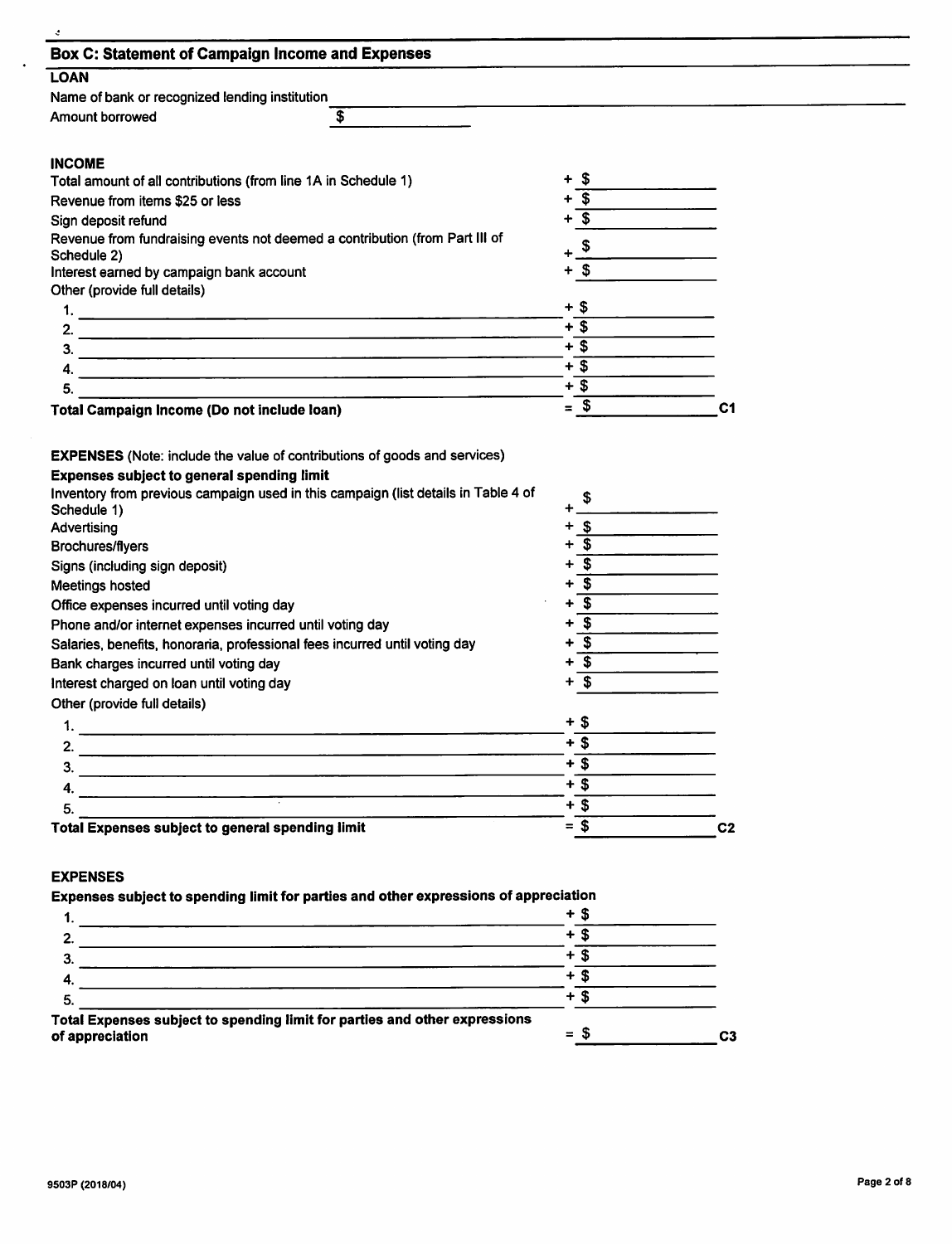| <b>Expenses not subject to spending limits</b><br>Accounting and audit                   | \$<br>$\ddotmark$            |                |                |
|------------------------------------------------------------------------------------------|------------------------------|----------------|----------------|
| Cost of fundraising events/activities (list details in Part IV of Schedule 2)            | $\overline{\mathbf{s}}$<br>÷ |                |                |
| Office expenses incurred after voting day                                                | $\overline{\mathbf{s}}$      |                |                |
| Phone and/or internet expenses incurred after voting day                                 | $\mathbf{s}$                 |                |                |
| Salaries, benefits, honoraria, professional fees incurred after voting day               | $\overline{\mathbf{s}}$      |                |                |
| Bank charges incurred after voting day                                                   | $\mathbf{s}$                 |                |                |
| Interest charged on loan after voting day                                                | $\mathbf{s}$                 |                |                |
| Expenses related to recount                                                              | $\overline{\mathbf{s}}$      |                |                |
| Expenses related to controverted election                                                | \$                           |                |                |
| Expenses related to compliance audit                                                     | $+$ \$                       |                |                |
| Expenses related to candidate's disability (provide full details)                        |                              |                |                |
|                                                                                          | $+$ \$                       |                |                |
|                                                                                          | $+$ \$                       |                |                |
|                                                                                          | $+$ \$                       |                |                |
|                                                                                          | $+$ \$                       |                |                |
| 4. $\overline{\phantom{a}}$<br>5.                                                        | $+$ \$                       |                |                |
| Other (provide full details)                                                             |                              |                |                |
|                                                                                          | + \$                         |                |                |
|                                                                                          | $+$ \$                       |                |                |
|                                                                                          | $+$ \$                       |                |                |
|                                                                                          | $+$ \$                       |                |                |
| 5.                                                                                       | $+$ \$                       |                |                |
| <b>Total Expenses not subject to spending limits</b>                                     | $=$ \$                       | C <sub>4</sub> |                |
| Total Campaign Expenses (C2 + C3 + C4)                                                   |                              | = \$           | C <sub>5</sub> |
| <b>Box D: Calculation of Surplus or Deficit</b>                                          |                              |                |                |
| Excess (deficiency) of income over expenses (Income minus Total Expenses)<br>$(C1 - C5)$ | $+$ \$                       | D <sub>1</sub> |                |

| Eligible deficit carried forward by the candidate from the last election<br>(applies to 2018 regular election only) | - \$     |      | D2 |
|---------------------------------------------------------------------------------------------------------------------|----------|------|----|
| Total $(D1 - D2)$                                                                                                   | $\equiv$ | -S   |    |
| If there is a surplus, deduct any refund of candidate's or<br>spouse's contributions to the campaign                | — S      |      |    |
| Surplus (or deficit) for the campaign                                                                               | $\equiv$ | - 36 | D3 |

 $\mathcal{A}^{\mathcal{A}}$ 

 $\sim$ 

If line D3 shows a surplus, the amount must be paid in trust, at the time the financial statements are filed, to the municipal clerk who is responsible for the conduct of the election.

 $\langle \cdot \rangle$ 

 $\ddot{\phantom{a}}$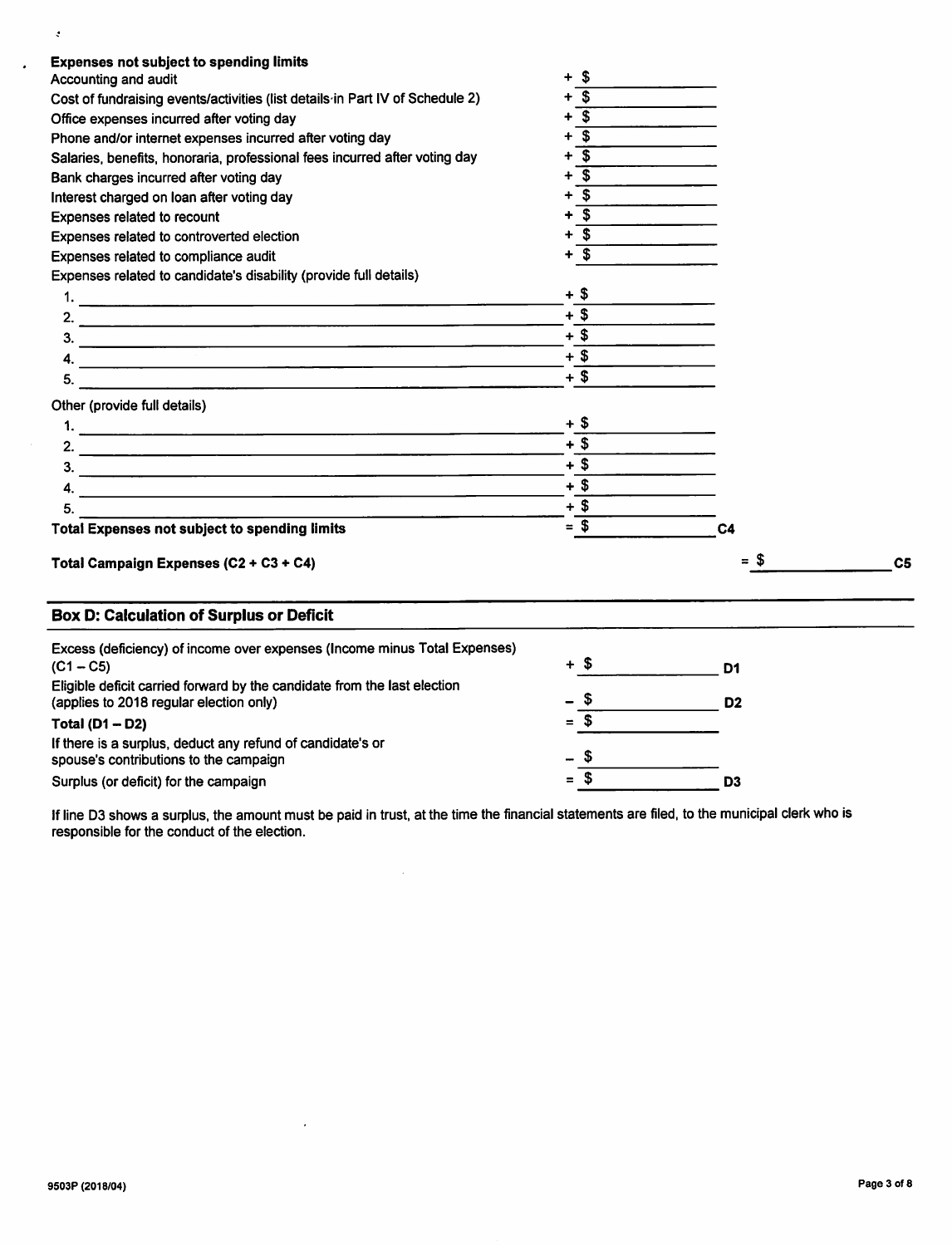| <b>Schedule 1 - Contributions</b>                                                                                                                                                                                                                                                   |      |    |
|-------------------------------------------------------------------------------------------------------------------------------------------------------------------------------------------------------------------------------------------------------------------------------------|------|----|
| <b>Part I – Summary of Contributions</b>                                                                                                                                                                                                                                            |      |    |
| Contributions in money from candidate and spouse                                                                                                                                                                                                                                    | + \$ |    |
| Contributions in goods and services from candidate and spouse<br>(include value listed in Table 3 and Table 4)                                                                                                                                                                      | + \$ |    |
| Total value of contributions not exceeding \$100 per contributor<br>Include ticket revenue, contributions in money, goods and services<br>$\bullet$<br>where the total contribution from a contributor is \$100 or less (do not<br>include contributions from candidate or spouse). | + \$ |    |
| Total value of contributions exceeding \$100 per contributor (from line 1B on page 5;<br>list details in Table 1 and Table 2)                                                                                                                                                       |      |    |
| Include ticket revenue, contributions in money, goods and services where<br>the total contribution from a contributor exceeds \$100 (do not include<br>contributions from candidate or spouse).                                                                                     | + \$ |    |
| Contributions returned or payable to the contributor<br>Less:<br>Contributions paid or payable to the clerk, including contributions from                                                                                                                                           | \$   |    |
| anonymous sources exceeding \$25                                                                                                                                                                                                                                                    |      |    |
| Total Amount of Contributions (record under Income in Box C)                                                                                                                                                                                                                        |      | 1Α |

# Part II - Contributions exceeding \$100 per contributor - individuals other than candidate or spouse<br>Table 1: Monetary contributions from individuals other than candidate or spouse

| <b>Name</b>                                                           | <b>Full Address</b> | <b>Date Received</b> | Amount \$<br>Amount Received \$ Returned to Contributor<br>or Paid to Clerk |
|-----------------------------------------------------------------------|---------------------|----------------------|-----------------------------------------------------------------------------|
|                                                                       |                     |                      |                                                                             |
|                                                                       |                     |                      |                                                                             |
|                                                                       |                     |                      |                                                                             |
|                                                                       |                     |                      |                                                                             |
|                                                                       |                     |                      |                                                                             |
|                                                                       |                     |                      |                                                                             |
|                                                                       |                     |                      |                                                                             |
|                                                                       |                     |                      |                                                                             |
|                                                                       |                     |                      |                                                                             |
| Additional information is listed on separate supplementary attachment |                     | <b>Total</b>         |                                                                             |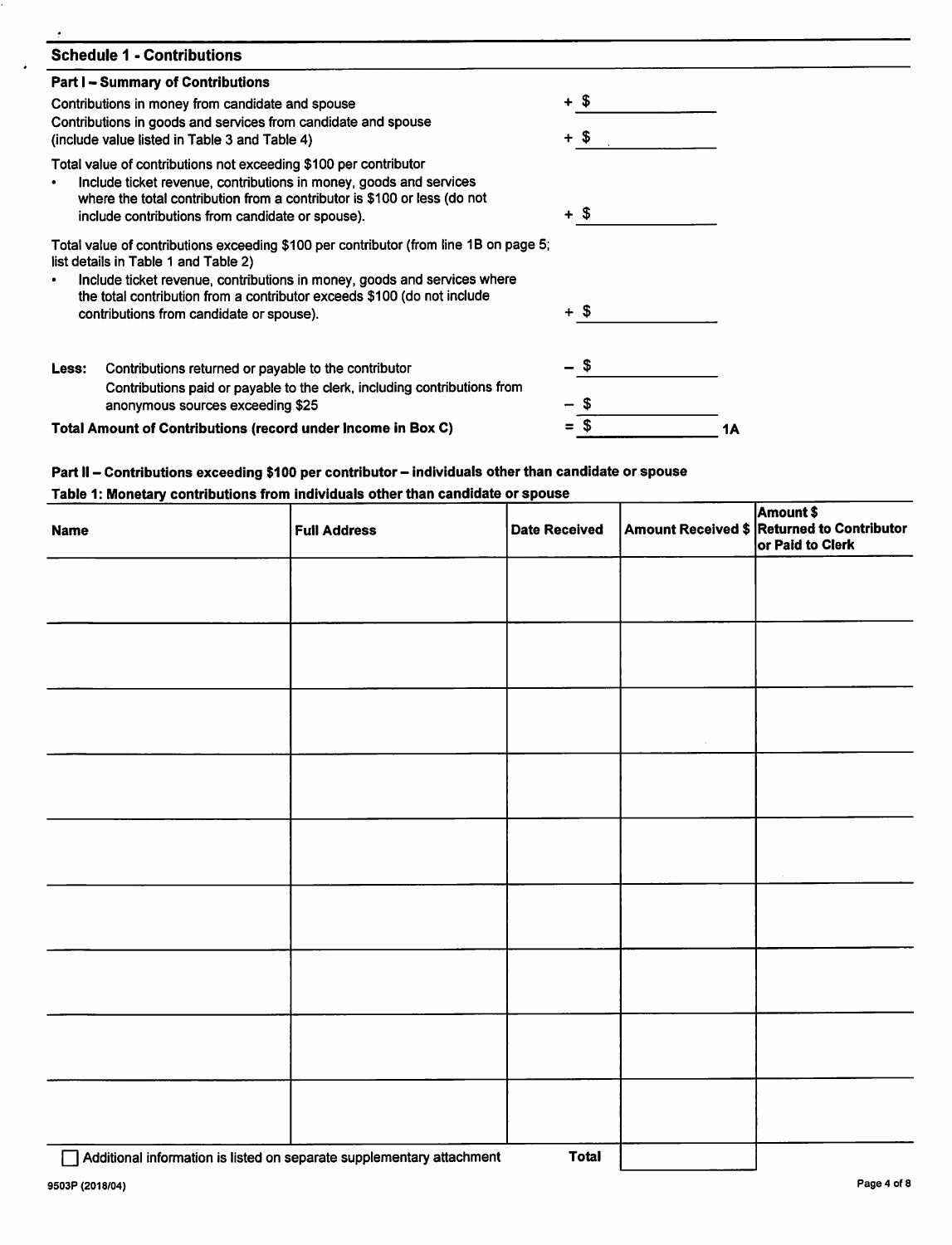## Table 2: Contributions in goods or services from individuals other than candidate or spouse<br>(Note: must also be recorded as Expenses in Box C)

| <b>Name</b> | <b>Full Address</b>                                                   | <b>Description of Goods</b><br>or Services                                                      | <b>Date Received</b><br>(yyyy/mm/dd) | Value \$ |           |
|-------------|-----------------------------------------------------------------------|-------------------------------------------------------------------------------------------------|--------------------------------------|----------|-----------|
|             |                                                                       |                                                                                                 |                                      |          |           |
|             |                                                                       |                                                                                                 |                                      |          |           |
|             |                                                                       |                                                                                                 |                                      |          |           |
|             |                                                                       |                                                                                                 |                                      |          |           |
|             |                                                                       |                                                                                                 |                                      |          |           |
|             |                                                                       |                                                                                                 |                                      |          |           |
|             |                                                                       |                                                                                                 |                                      |          |           |
|             |                                                                       |                                                                                                 |                                      |          |           |
|             | Additional information is listed on separate supplementary attachment |                                                                                                 | <b>Total</b>                         |          |           |
|             | Total for Part II - Contributions exceeding \$100 per contributor     | (Add totals from Table 1 and Table 2 and record the total in Part 1 - Summary of Contributions) |                                      | \$       | <b>1B</b> |

### Part III - Contributions from candidate or spouse

Table 3: Contributions in goods or services

,

| <b>Description of Goods or Services</b> | <b>Date Received</b><br>(yyyy/mm/dd) | Value \$  |
|-----------------------------------------|--------------------------------------|-----------|
|                                         |                                      |           |
|                                         |                                      | $\bullet$ |
|                                         |                                      |           |
|                                         |                                      |           |
|                                         |                                      |           |
|                                         |                                      |           |
|                                         |                                      |           |
|                                         |                                      |           |
|                                         |                                      |           |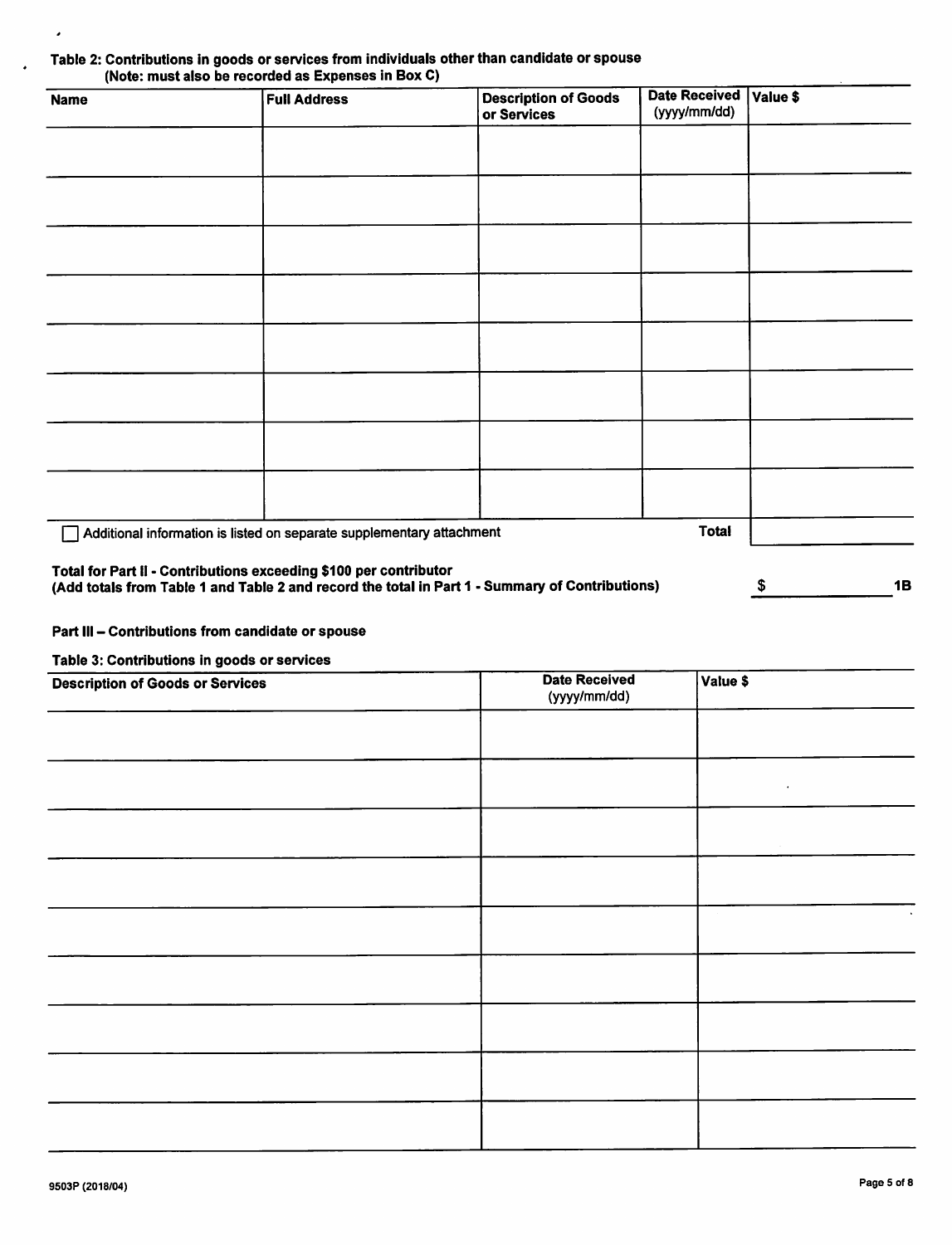| <b>Description of Goods or Services</b>                               | <b>Date Received</b><br>(yyyy/mm/dd) | l Value \$ |
|-----------------------------------------------------------------------|--------------------------------------|------------|
|                                                                       |                                      |            |
| Additional information is listed on separate supplementary attachment | <b>Total</b>                         |            |

### Table 4: Inventory of campaign goods and materials from previous municipal campaign used in this campaign (Note: value must be recorded as a contribution from the candidate and as an expense)

| <b>Description</b>                                                    | <b>Date Acquired</b><br>(yyyy/mm/dd) | Supplier | Quantity     | <b>Current Market</b><br>Value \$ |
|-----------------------------------------------------------------------|--------------------------------------|----------|--------------|-----------------------------------|
|                                                                       |                                      |          |              |                                   |
|                                                                       |                                      |          |              |                                   |
| ٠                                                                     |                                      |          |              |                                   |
|                                                                       |                                      |          |              |                                   |
|                                                                       |                                      |          |              |                                   |
|                                                                       |                                      |          |              |                                   |
|                                                                       |                                      |          |              |                                   |
| Additional information is listed on separate supplementary attachment |                                      |          | <b>Total</b> |                                   |

 $\lambda$ 

 $\cdot$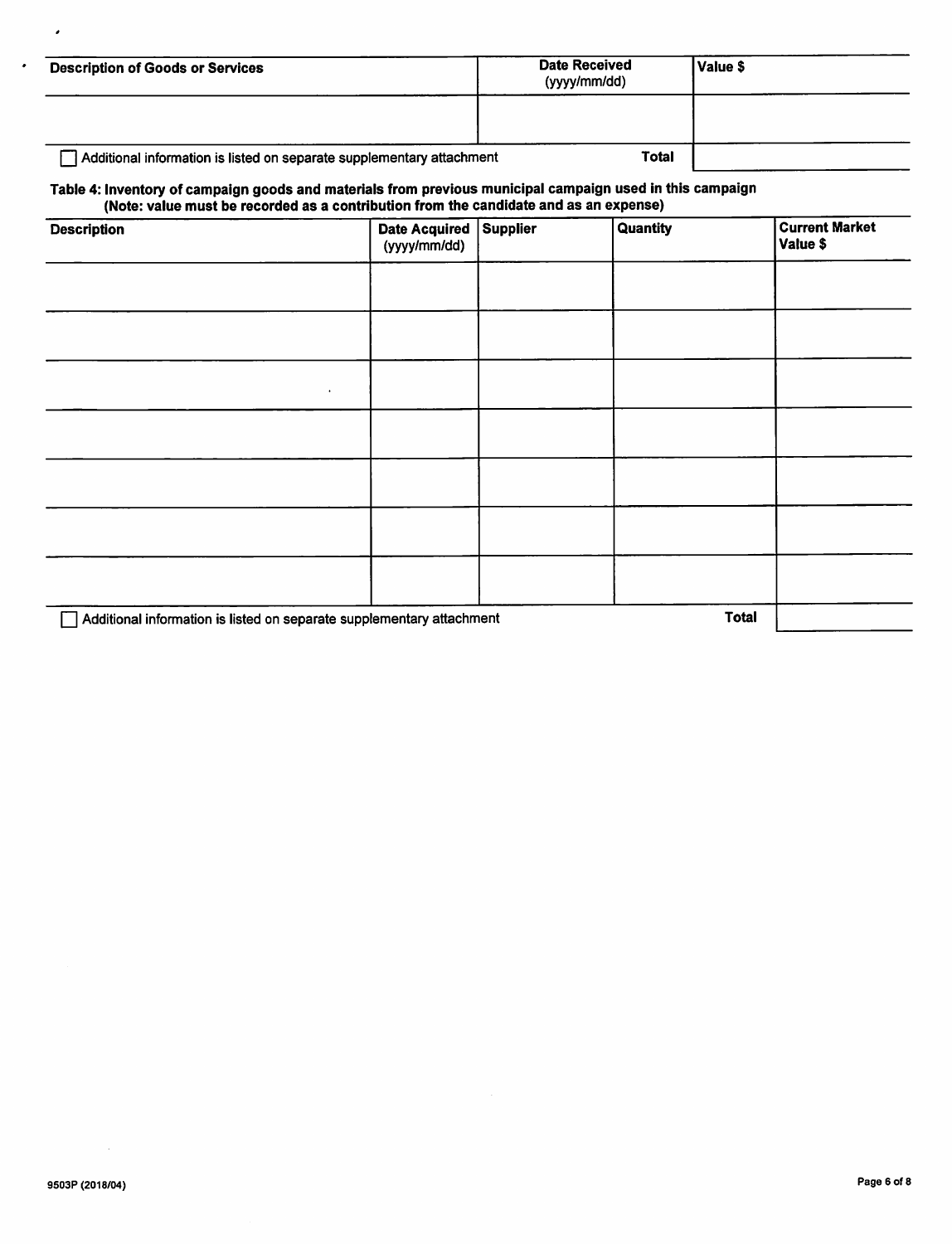| <b>Fundraising Event/Activity</b>                                                                                                                     |                                                                                      |             |
|-------------------------------------------------------------------------------------------------------------------------------------------------------|--------------------------------------------------------------------------------------|-------------|
| Complete a separate schedule for each event or activity held                                                                                          |                                                                                      |             |
| Additional schedule(s) attached                                                                                                                       |                                                                                      |             |
|                                                                                                                                                       |                                                                                      |             |
|                                                                                                                                                       |                                                                                      |             |
| Part I - Ticket revenue                                                                                                                               |                                                                                      |             |
| Admission charge (per person)<br>(If there are a range of ticket prices, attach complete breakdown of all ticket<br>sales)                            |                                                                                      | 2A          |
| Number of tickets sold                                                                                                                                |                                                                                      | 2B          |
| Total Part I (2A X 2B) (include in Part 1 of Schedule 1)                                                                                              |                                                                                      | - \$<br>$=$ |
| Part II - Other revenue deemed a contribution                                                                                                         |                                                                                      |             |
| (e.g. revenue from goods sold in excess of fair market value)<br>Provide details                                                                      |                                                                                      |             |
|                                                                                                                                                       |                                                                                      |             |
|                                                                                                                                                       | $+\qquad \qquad +$<br>$+\qquad \qquad +$<br>$+\qquad \qquad +$<br>$+\qquad \qquad +$ |             |
|                                                                                                                                                       |                                                                                      |             |
|                                                                                                                                                       |                                                                                      |             |
| 5.                                                                                                                                                    | $+\overline{\text{S}}$                                                               |             |
|                                                                                                                                                       |                                                                                      |             |
| Part III – Other revenue not deemed a contribution<br>(e.g. contribution of \$25 or less; goods or services sold for \$25 or less)<br>Provide details |                                                                                      |             |
|                                                                                                                                                       |                                                                                      |             |
| <u> 1980 - Johann Stein, martin de Berlin et al. (b. 1980)</u><br>2.                                                                                  | $+\overline{\$}$                                                                     |             |
|                                                                                                                                                       | $+$ \$                                                                               |             |
| $\overline{\mathbf{3.}}$                                                                                                                              |                                                                                      |             |
| 4. $\overline{\phantom{a}}$<br>5.                                                                                                                     | $+\overline{\text{S}}$                                                               |             |
| Total Part III (include under Income in Box C)                                                                                                        | $+\overline{\$}$                                                                     | $=$ \$      |
| Part IV - Expenses related to fundraising event or activity                                                                                           |                                                                                      |             |
| Provide details                                                                                                                                       |                                                                                      |             |
|                                                                                                                                                       | $+$ \$                                                                               |             |
|                                                                                                                                                       | $+ 5$                                                                                |             |
|                                                                                                                                                       | $+\overline{\text{I}}$                                                               |             |
| $\overline{a}$ .                                                                                                                                      | $+\overline{\$}$                                                                     |             |
|                                                                                                                                                       | $+\overline{\text{S}}$                                                               |             |
| $\overline{6}$ .                                                                                                                                      | $+\overline{\text{S}}$                                                               |             |
|                                                                                                                                                       | $+\sqrt{\frac{2}{1}}$                                                                |             |
| 8.<br>Total Part IV Expenses (include under Expenses in Box C)                                                                                        | $+ $$                                                                                | $=$ \$      |

 $\bullet$